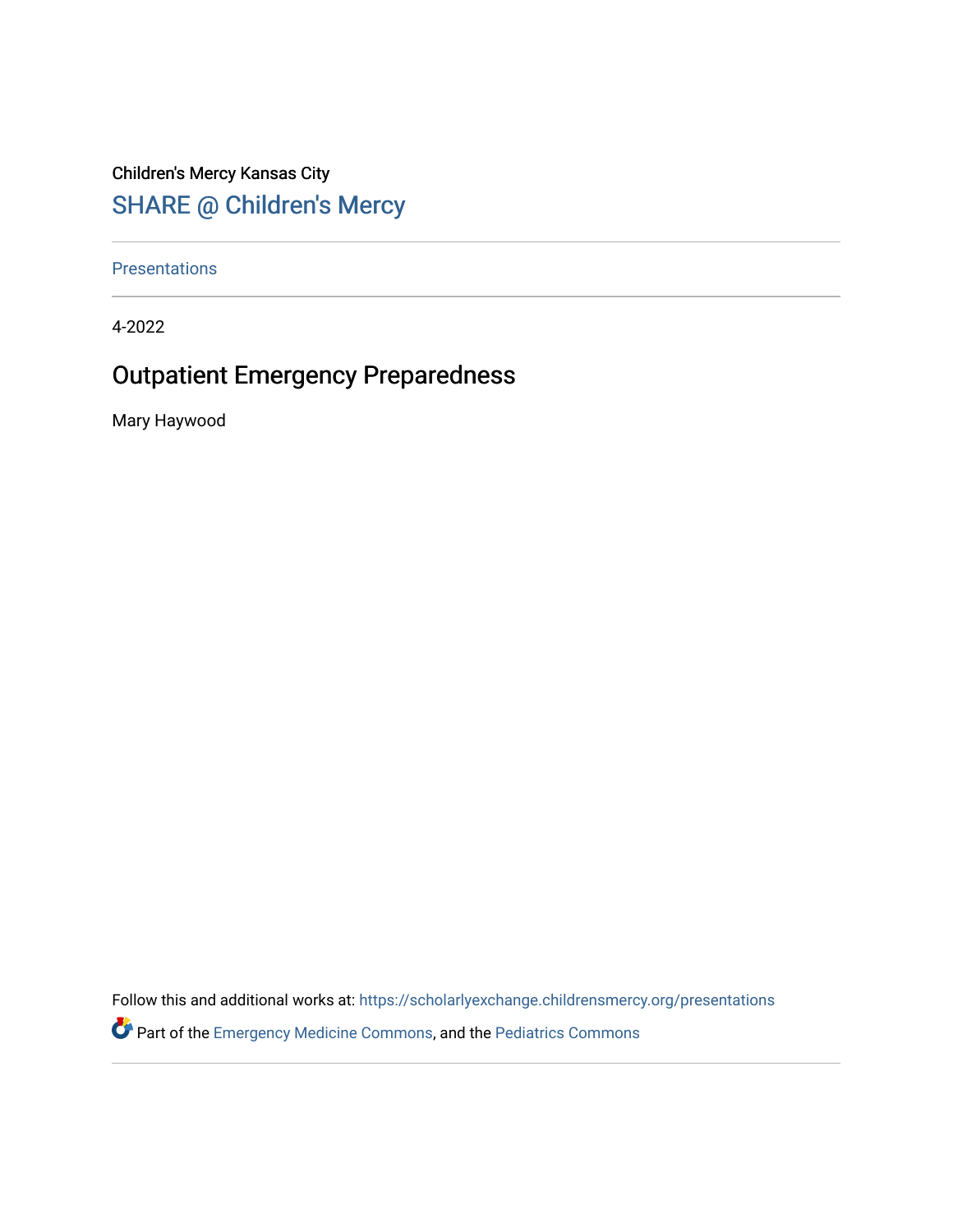# **Outpatient Emergency Preparedness**

**Mary Haywood, DO April 03, 2022**



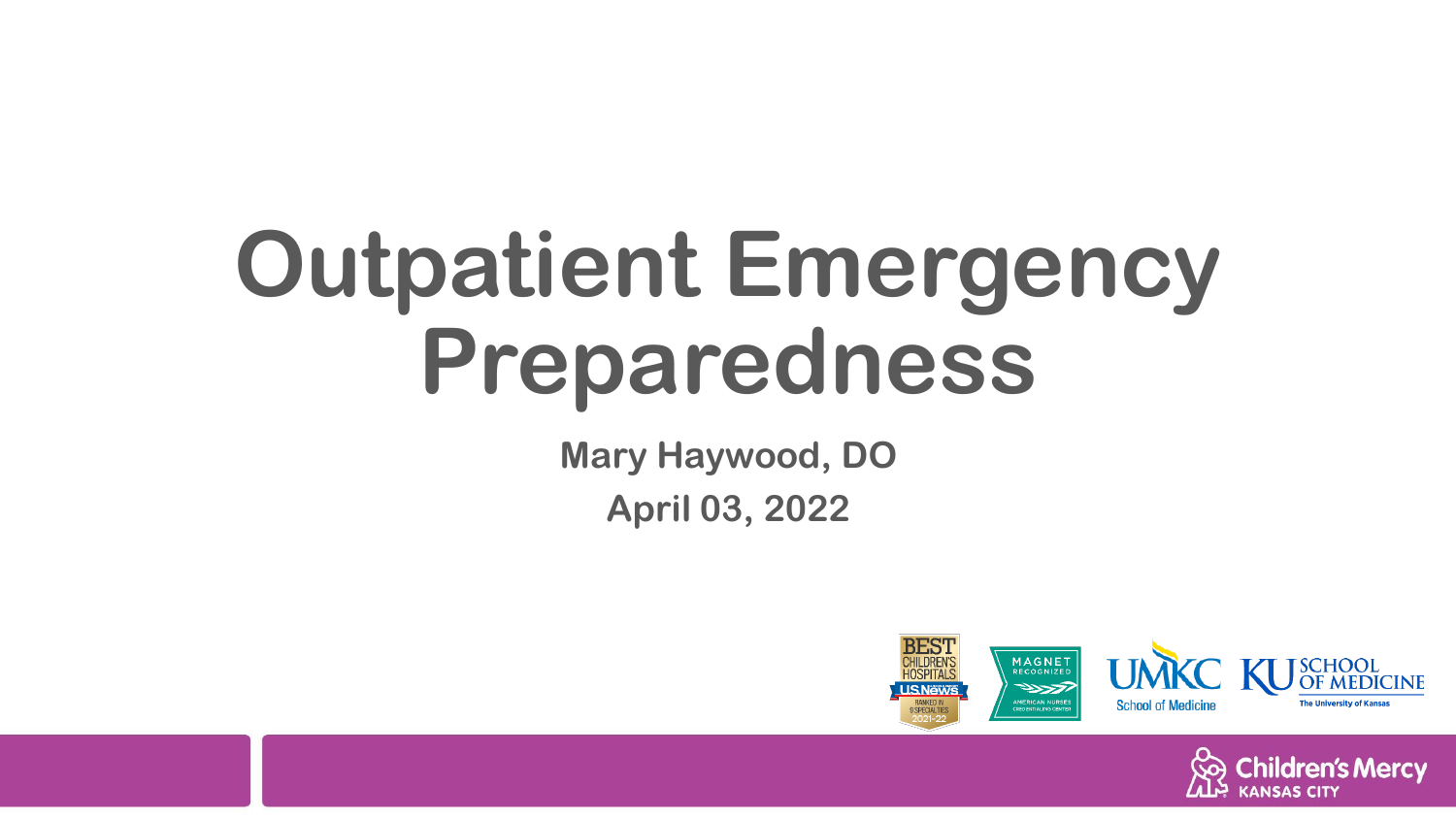# **Acknowledgements**

- Thank you to my wonderful SOC:
	- Chris Kennedy
	- Arjun Sarin
	- Lindsey Query

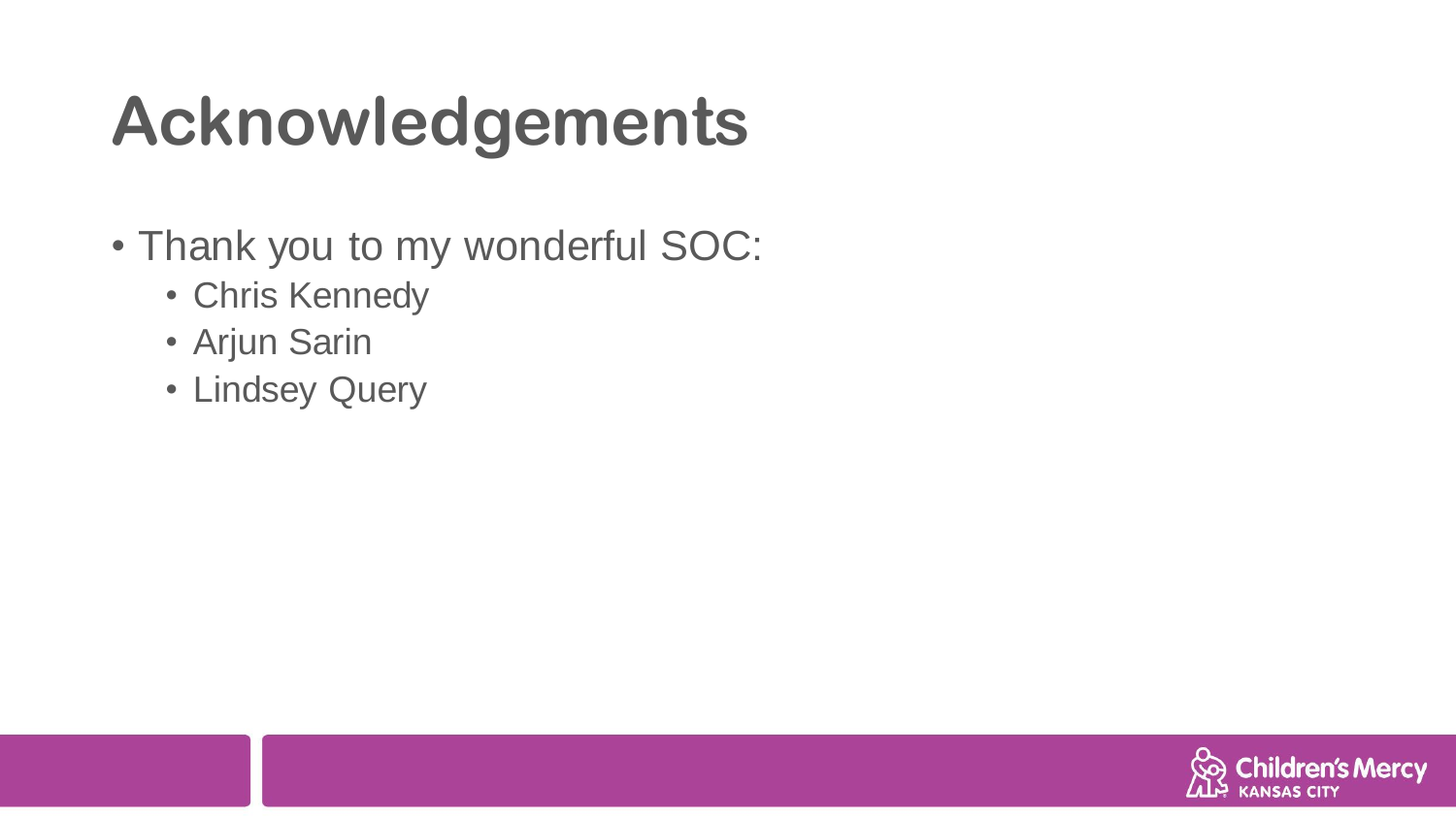# **Background**

- Children with medical emergencies do present to their pediatrician's office
	- Prevalence varies between studies; 0.9-42 emergencies per office site per year 2-6
- Emergent presentations<sup>2,3</sup>
	- Respiratory
	- Seizures, anaphylaxis, psychiatric/behavioral, dehydration

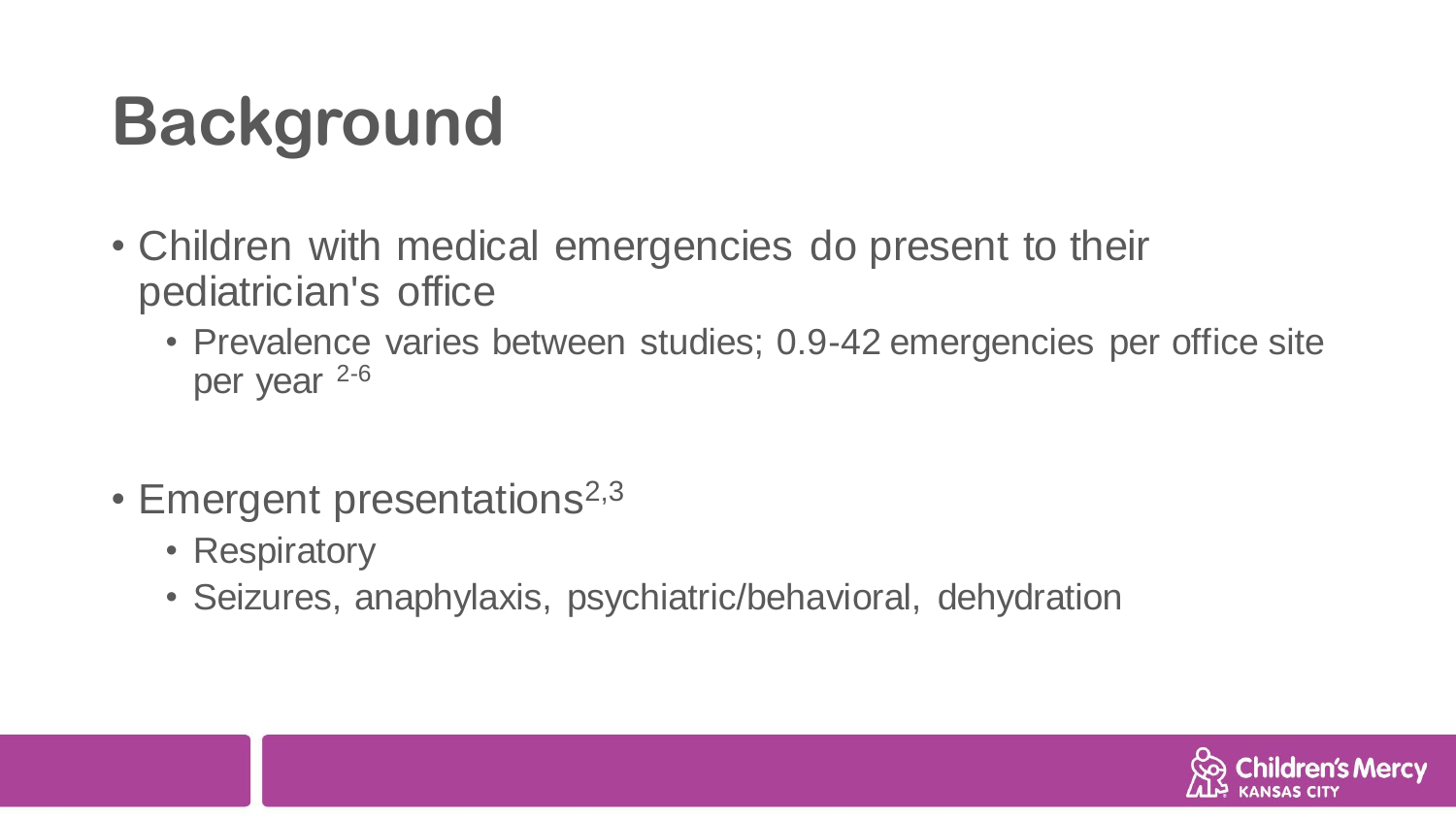# **Background**

- Despite this potential, many offices are not prepared to care for these children 9,10,11
- Outcomes improve with an effective team, but this requires preparation, supplies, and knowledge<sup>7</sup>.
- Multiple studies cite lack of knowledge of the AAP policy statement may contribute to lack of preparedness<sup>1,6, 8</sup>

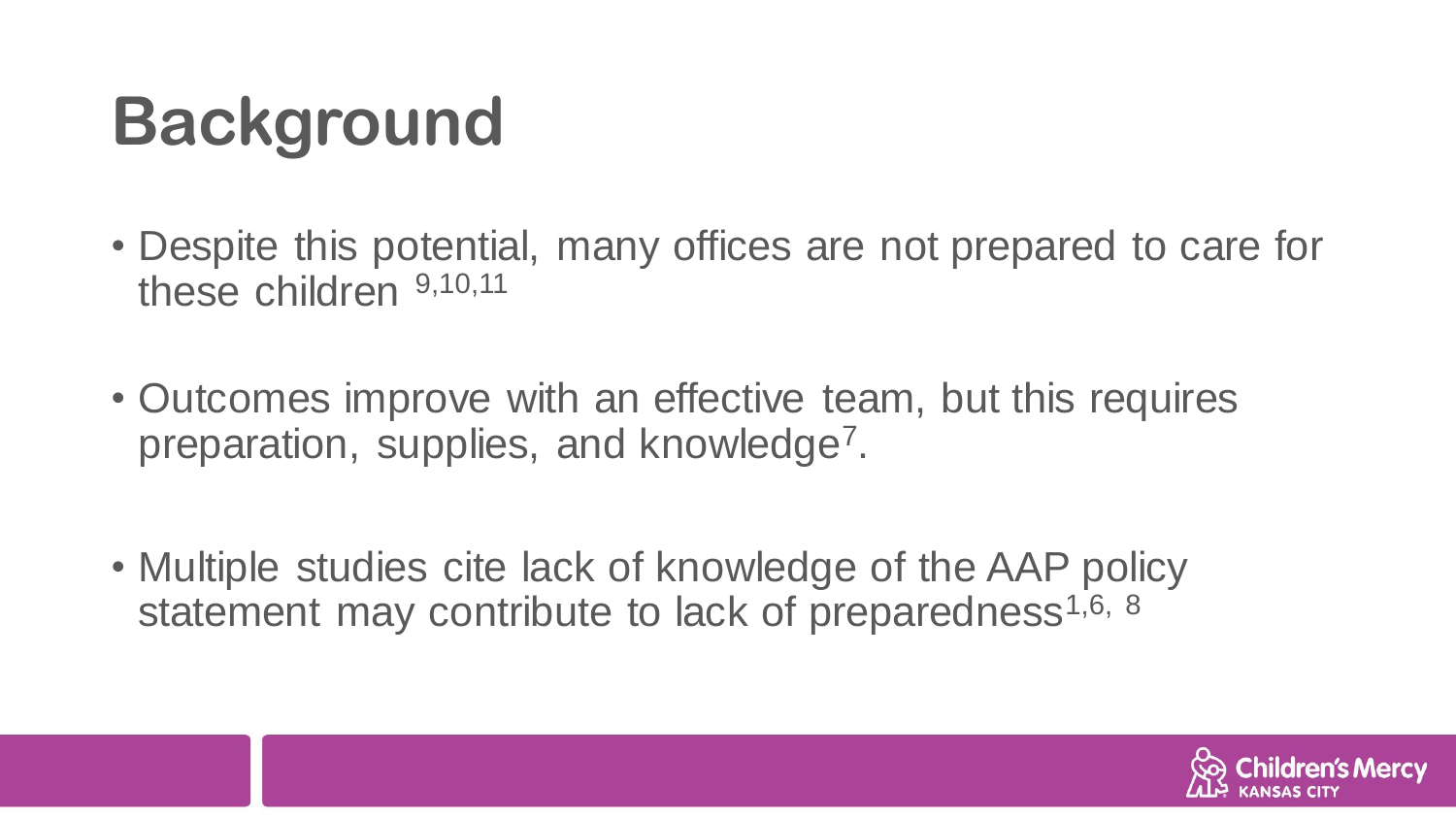### **Background**

- Studies have shown improvement in office preparedness after education, mock codes as well as implementation of protocols<sup>2,8,9</sup>
- One study utilizing simulation as a tool
- No studies using rapid cycle simulation

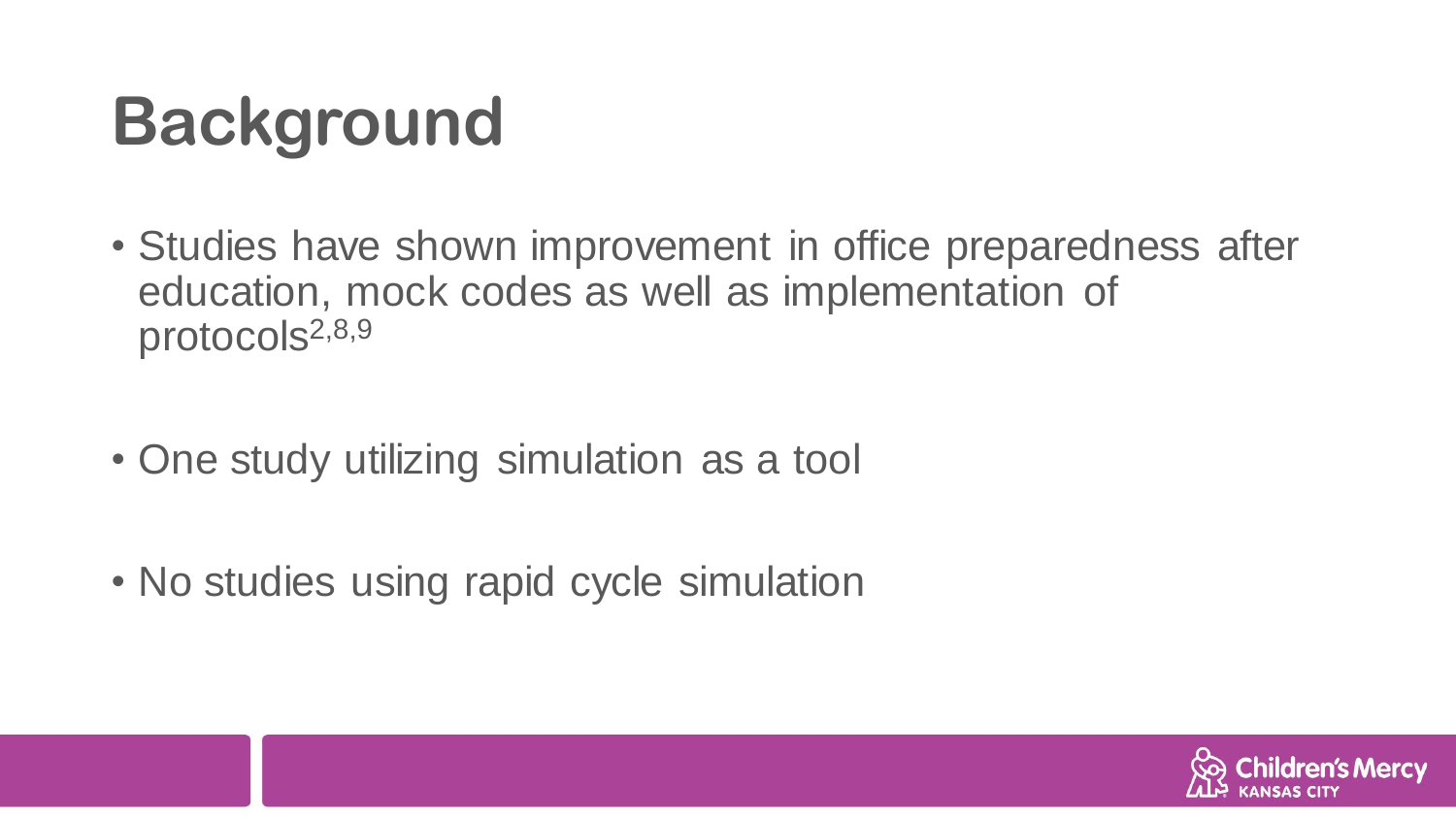#### **Simulation-based methods**

- Improve team skills
- Improve safety systems
- Can be used to detect unanticipated errors or latent safety threats (LSTs) in facility design

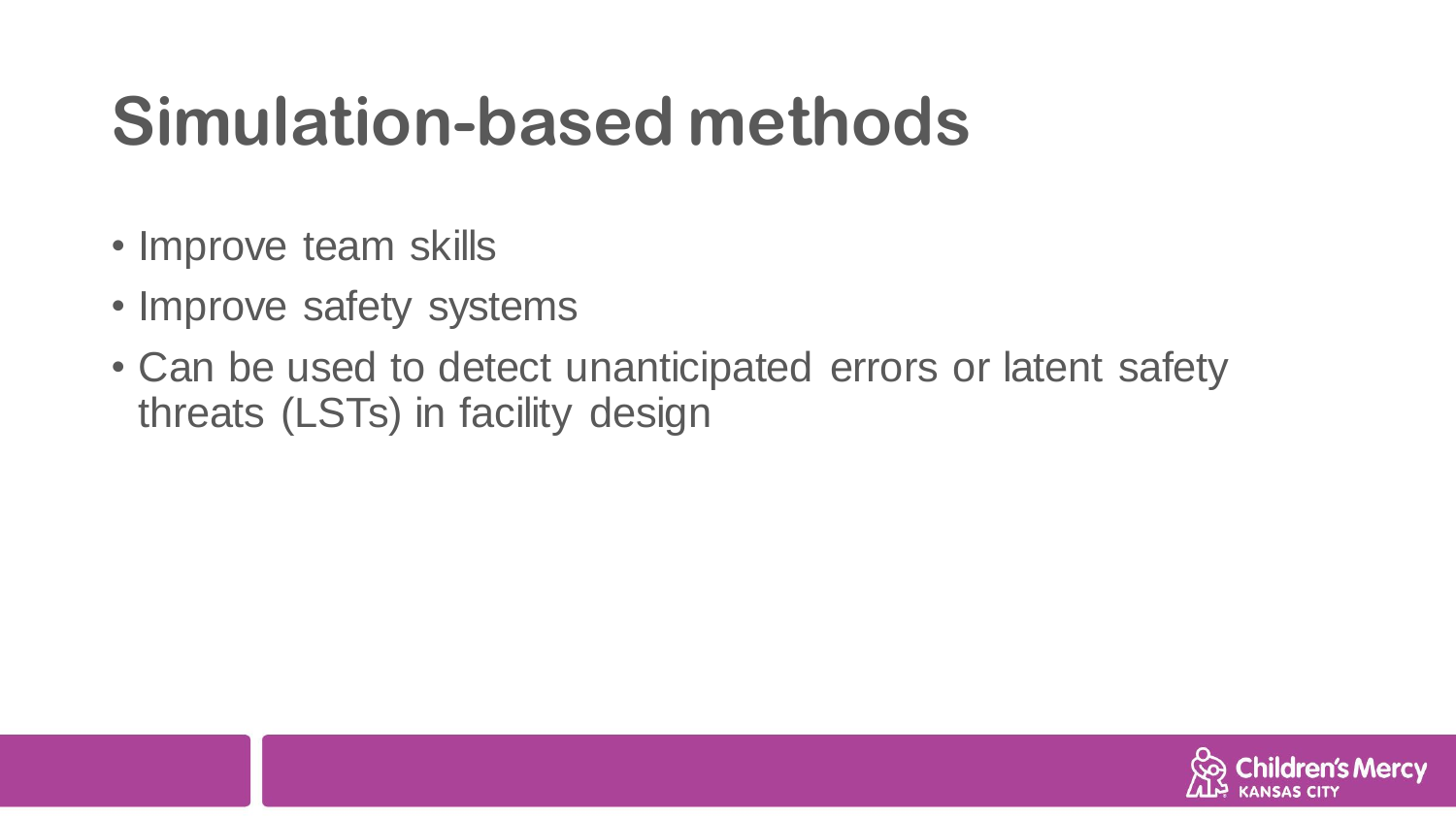# **Objectives**

- 1. Does a simulation-based simulation clinical systems test (SbCST) combined with rapid cycle deliberate practice concepts approach improve preparedness for medical emergencies in an outpatient clinic?
- 2. Does having a non-English speaking patient presenting with a medical emergency affect preparedness/outcomes?
- 3. Can LSTs be detected with simulation based methods

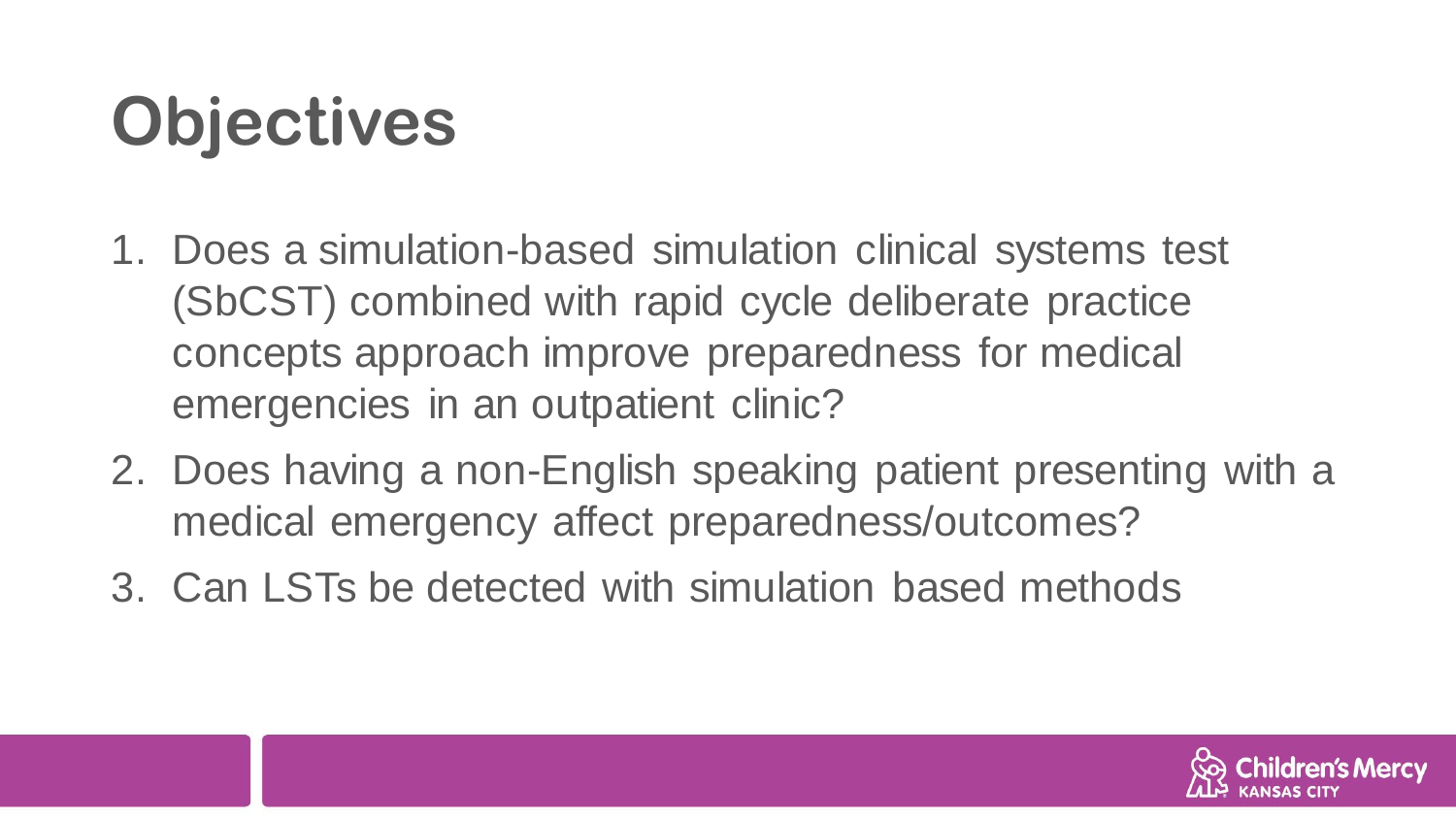#### **Proposed Methods**

- Needs Assessment
	- Retrospective chart review of # and type of medical emergencies
	- Data review HCUP data for most common reasons for pediatric emergencies in doctors offices
- Evaluate current protocol effectiveness regarding two common medical emergencies
	- Identify any latent safety threats
- Assess if current protocols align with AAP recommendations

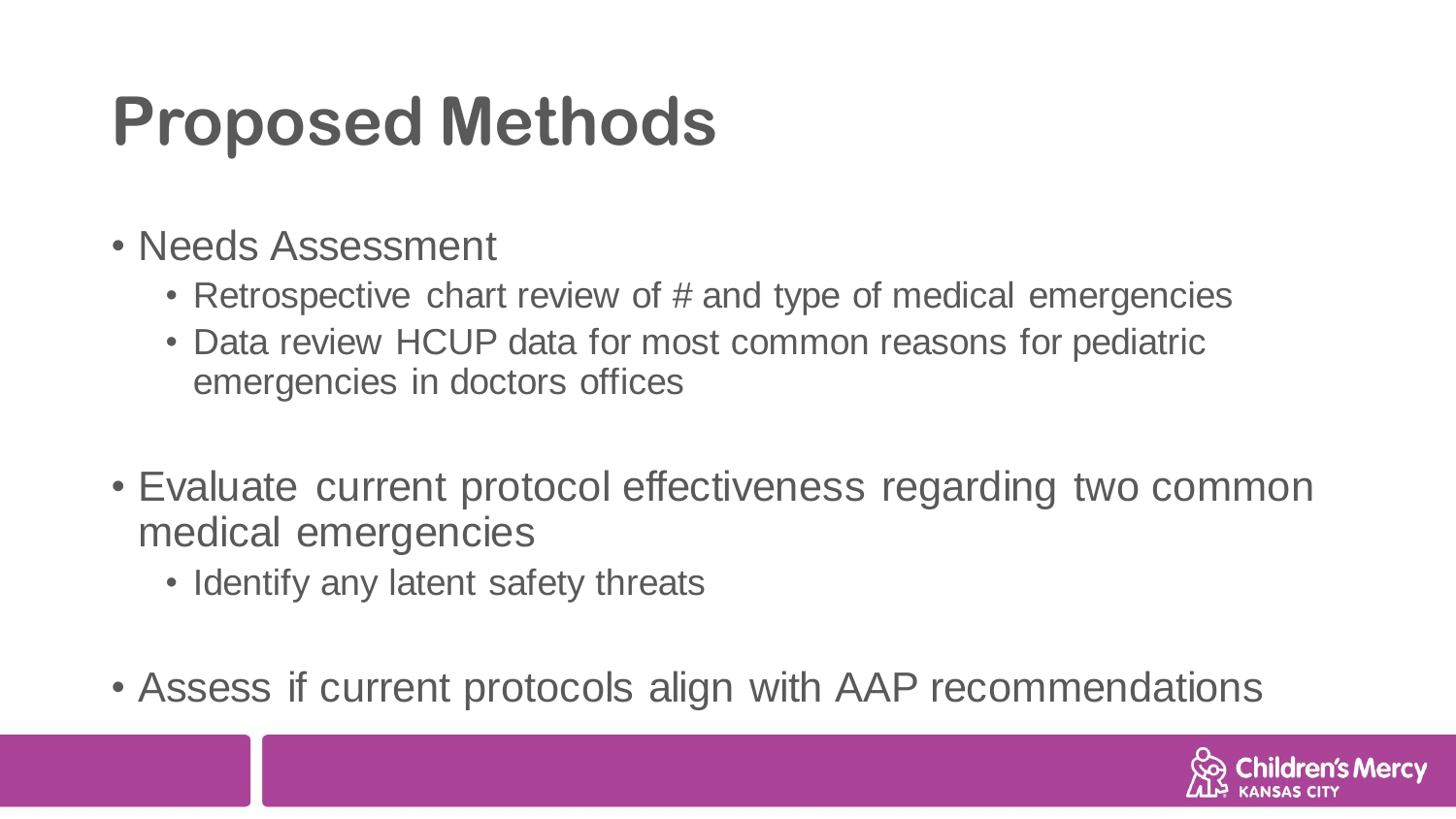#### **Proposed Methods**

- Perform rapid cycle systems test with onsite simulation
	- Use scenarios with critical decision points that need to occur in a time sequence.
	- Create standardized scripted debrief to serve as an observation form
	- Create list of LSTs and staff suggestions for remediation
- Assess if rapid cycle simulation helps to improve OP preparedness and knowledge both short term and long term
	- Can tailor the simulation to align with recommendations
- Immediate post survey, 4 mo and 6 mo post survey
	- Possible 6 mo f/u simulation

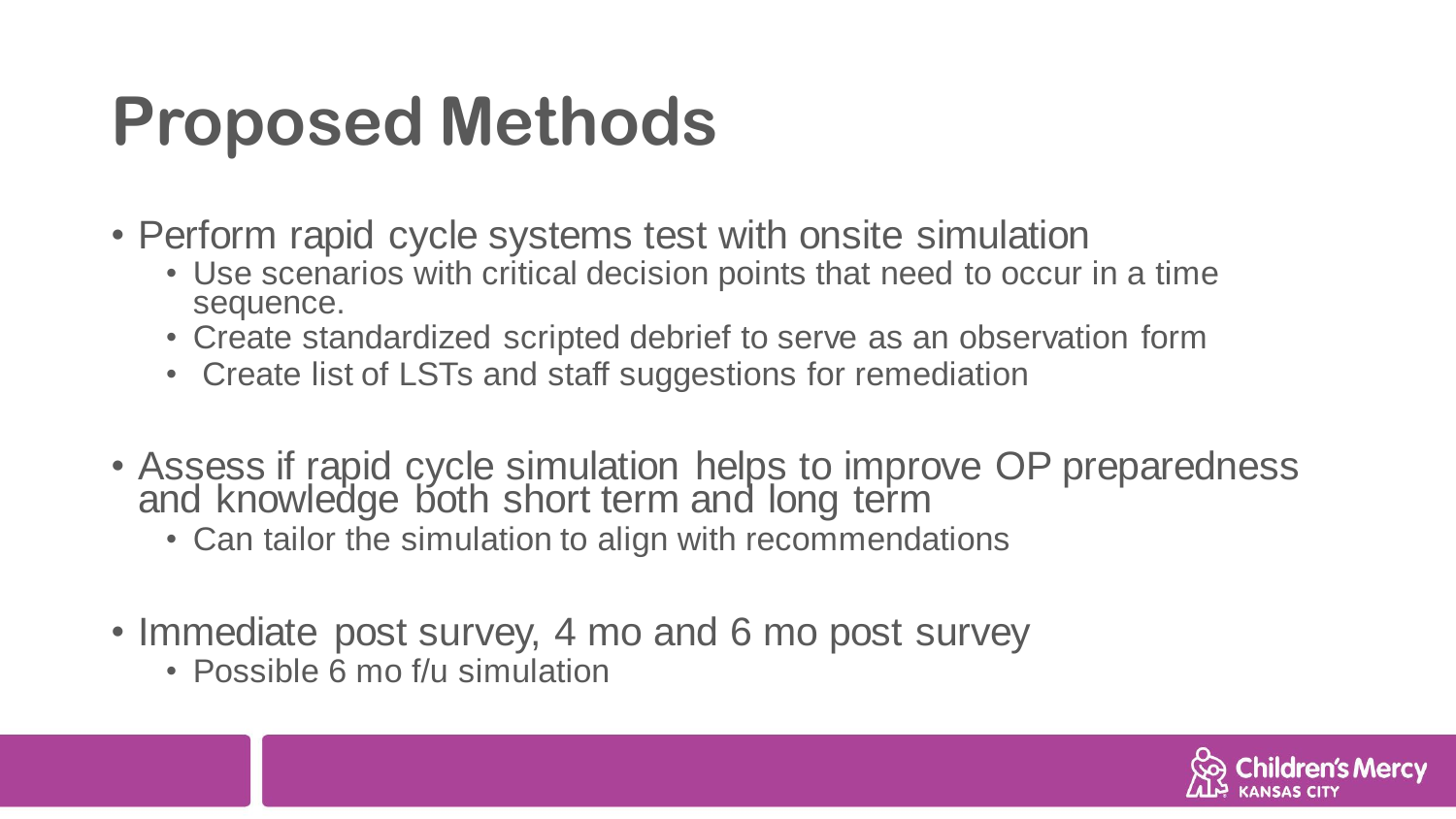# **Next Steps**

- Identify primary care pediatrician on SOC
- Calculate an effect size (could use % difference method)
- Identify site(s)
	- Needs assessment-Retrospective chart review, discussion with key site stakeholders
- Create simulation protocol, surveys
- Possible grant for supplies for sim and fidelity decisions
- Submit to IRB